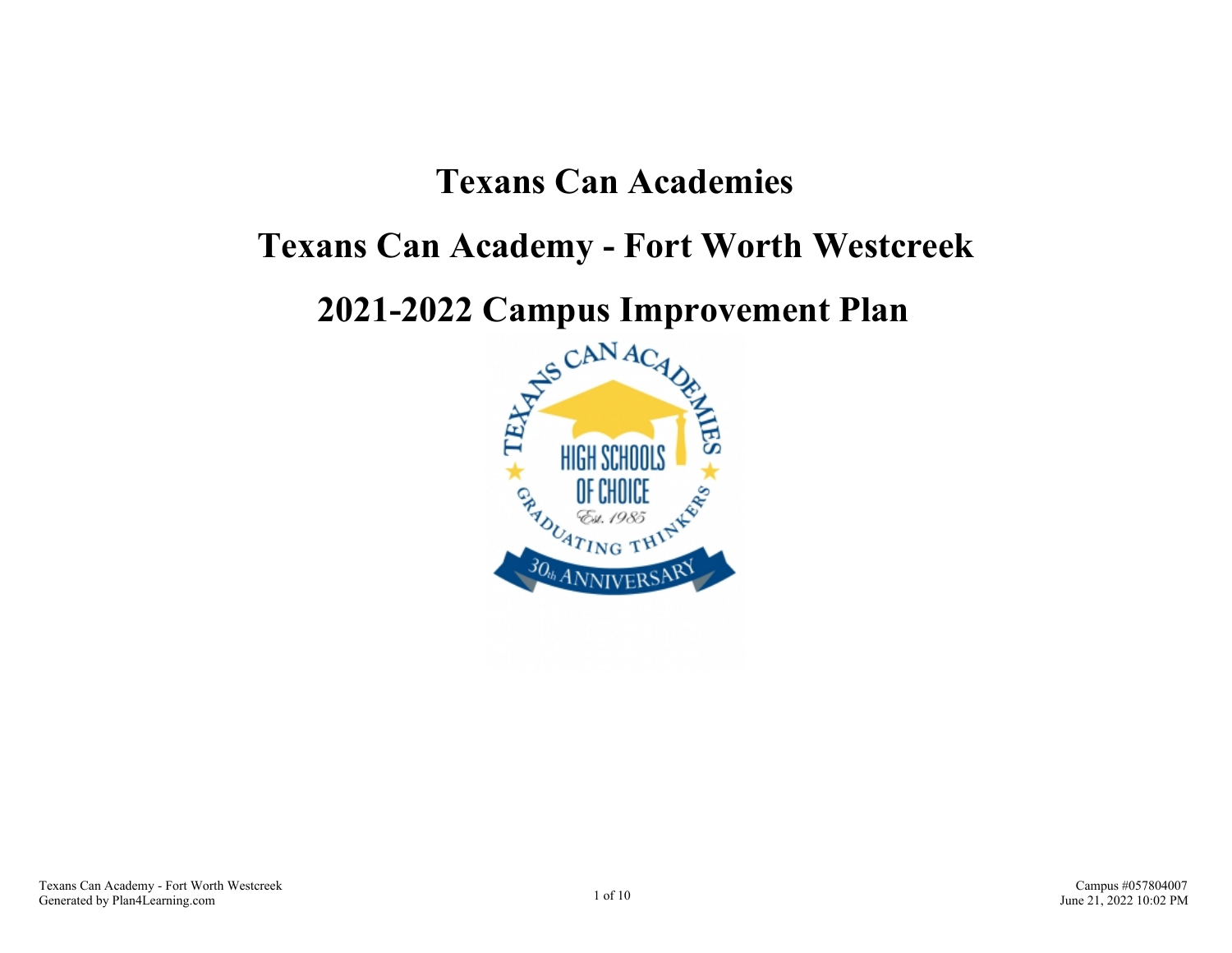## **Mission Statement**

To provide the highest quality education for all student, especially for those who have struggled in a traditional high school setting, in order to ensure their economic independence.

## **Value Statement**

Our core values are... Student-centered decision making. A rigorous curriculum based on reading and thinking. Fulfilling every aspect of our mission with a sense of urgency.

Our philosophy is...

Reading is the key to empowerment, personal fulfillment, success, and employment. Personal responsibility, character, values, and passion lead to good citizenship. Learning is best accomplished in a nurturing, yet structured environment.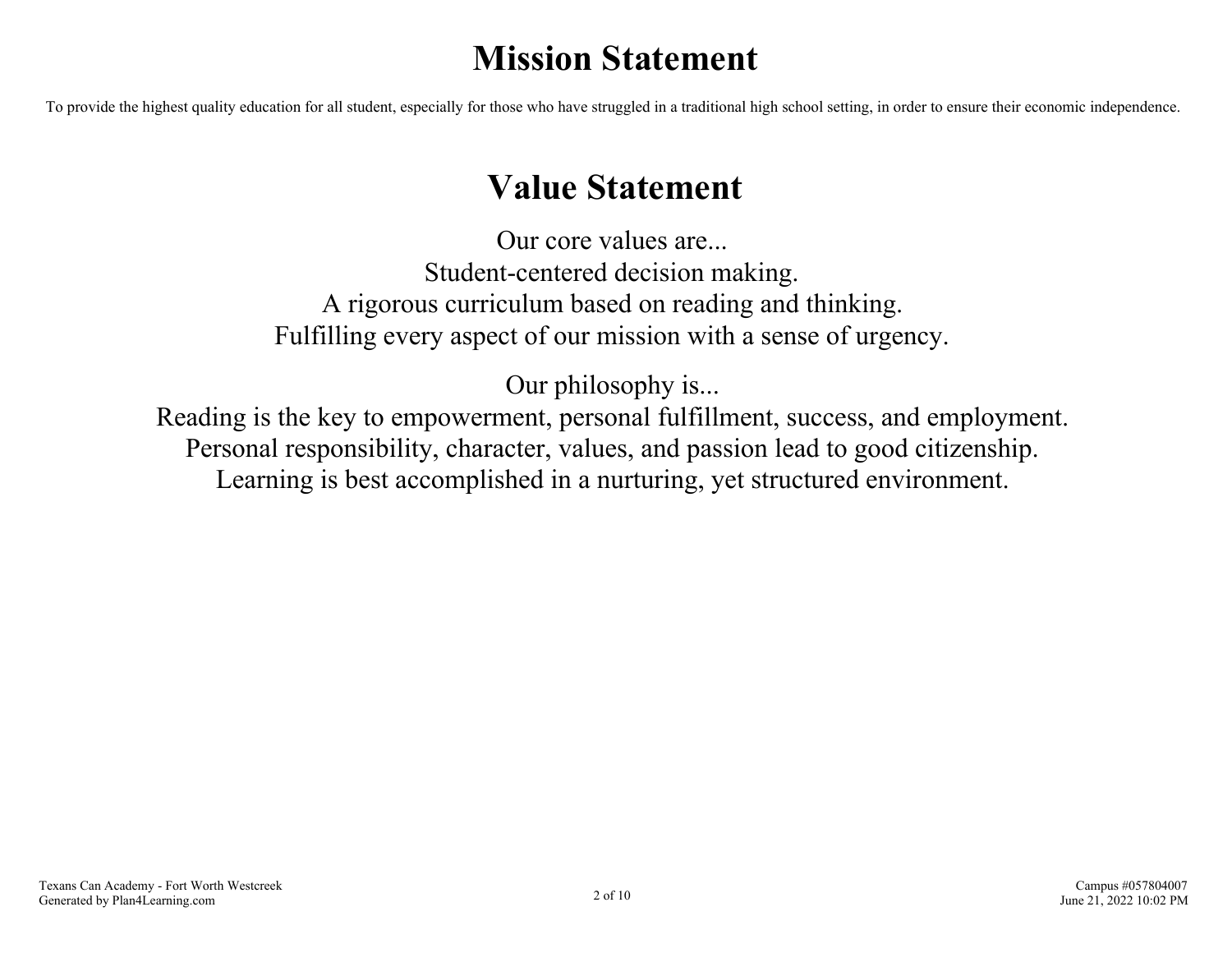### **Table of Contents**

| Comprehensive Needs Assessment                                                                                                                                                                                                                                                                                                               |    |
|----------------------------------------------------------------------------------------------------------------------------------------------------------------------------------------------------------------------------------------------------------------------------------------------------------------------------------------------|----|
| School Culture and Climate                                                                                                                                                                                                                                                                                                                   |    |
| <b>Priority Problem Statements</b>                                                                                                                                                                                                                                                                                                           |    |
| Goals                                                                                                                                                                                                                                                                                                                                        | 5  |
| Goal 1: The role of an instructional leader is to ensure effective teaching practices to promote student achievement. Developing clear roles and responsibilities will aid in the<br>improvement of planning and instruction through timely observation and feedback, coaching, collaboration, and professional development.                 | 6  |
| Goal 2: TCA is committed to providing TEKS aligned materials. TEKS alignment is necessary for producing rigorous student lessons; student engagement in rigorous<br>lessons is necessary for learning to occur. Formative assessments are necessary for determining how well students are performing.                                        | 6  |
| Goal 3: We will focus on data driven instruction because it is important for teachers to learn how to monitor and adjust their instruction. The impact of a focus on DDI will<br>allow teachers to use data to respond to student learning outcomes more effectively by creating reteach plans that align to their students' academic needs. | 6  |
| Schoolwide and Targeted Assistance Title I Elements                                                                                                                                                                                                                                                                                          |    |
| ELEMENT 1. SWP COMPREHENSIVE NEEDS ASSESSMENT (CNA)                                                                                                                                                                                                                                                                                          |    |
| 1.1: Comprehensive Needs Assessment                                                                                                                                                                                                                                                                                                          |    |
| ELEMENT 2. SWP CAMPUS IMPROVEMENT PLAN (CIP)                                                                                                                                                                                                                                                                                                 |    |
| 2.1: Campus Improvement Plan developed with appropriate stakeholders                                                                                                                                                                                                                                                                         |    |
| 2.3: Available to parents and community in an understandable format and language                                                                                                                                                                                                                                                             |    |
| 2.4: Opportunities for all children to meet State standards                                                                                                                                                                                                                                                                                  |    |
| 2.5: Increased learning time and well-rounded education                                                                                                                                                                                                                                                                                      |    |
| 2.6: Address needs of all students, particularly at-risk                                                                                                                                                                                                                                                                                     | 10 |
| ELEMENT 3. PARENT AND FAMILY ENGAGEMENT (PFE)                                                                                                                                                                                                                                                                                                | 10 |
| 3.1: Develop and distribute Parent and Family Engagement Policy                                                                                                                                                                                                                                                                              | 10 |
| 3.2: Offer flexible number of parent involvement meetings                                                                                                                                                                                                                                                                                    | 10 |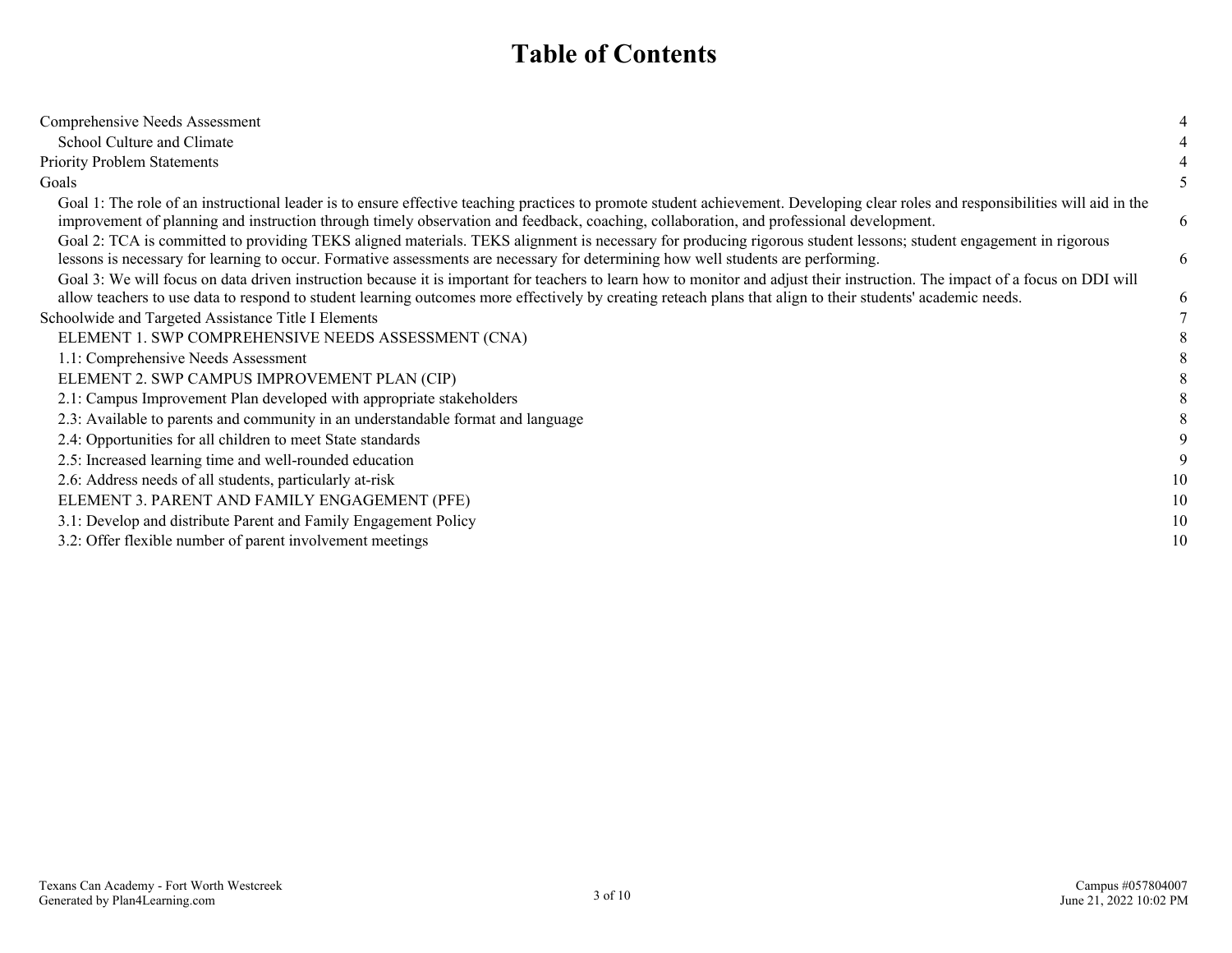## **Comprehensive Needs Assessment**

#### <span id="page-3-0"></span>**School Culture and Climate**

#### **School Culture and Climate Summary**

FW Westcreek has a positive school culture with a focus on creating CCMR opportunties for students, high expectations for students, and strong relationships with stakeholders.

#### **School Culture and Climate Strengths**

Positive relationships with students and staff.

Promotes high expectations for all students.

Strong Leadership Team

Student Centered Learning Environment

#### **Problem Statements Identifying School Culture and Climate Needs**

**Problem Statement 1:** Returning to a normal school setting and meeting the social emotional needs of students. There is a need to retrain students on school norms and routines. **Root Cause:** There is a need to retrain students on school norms and routines.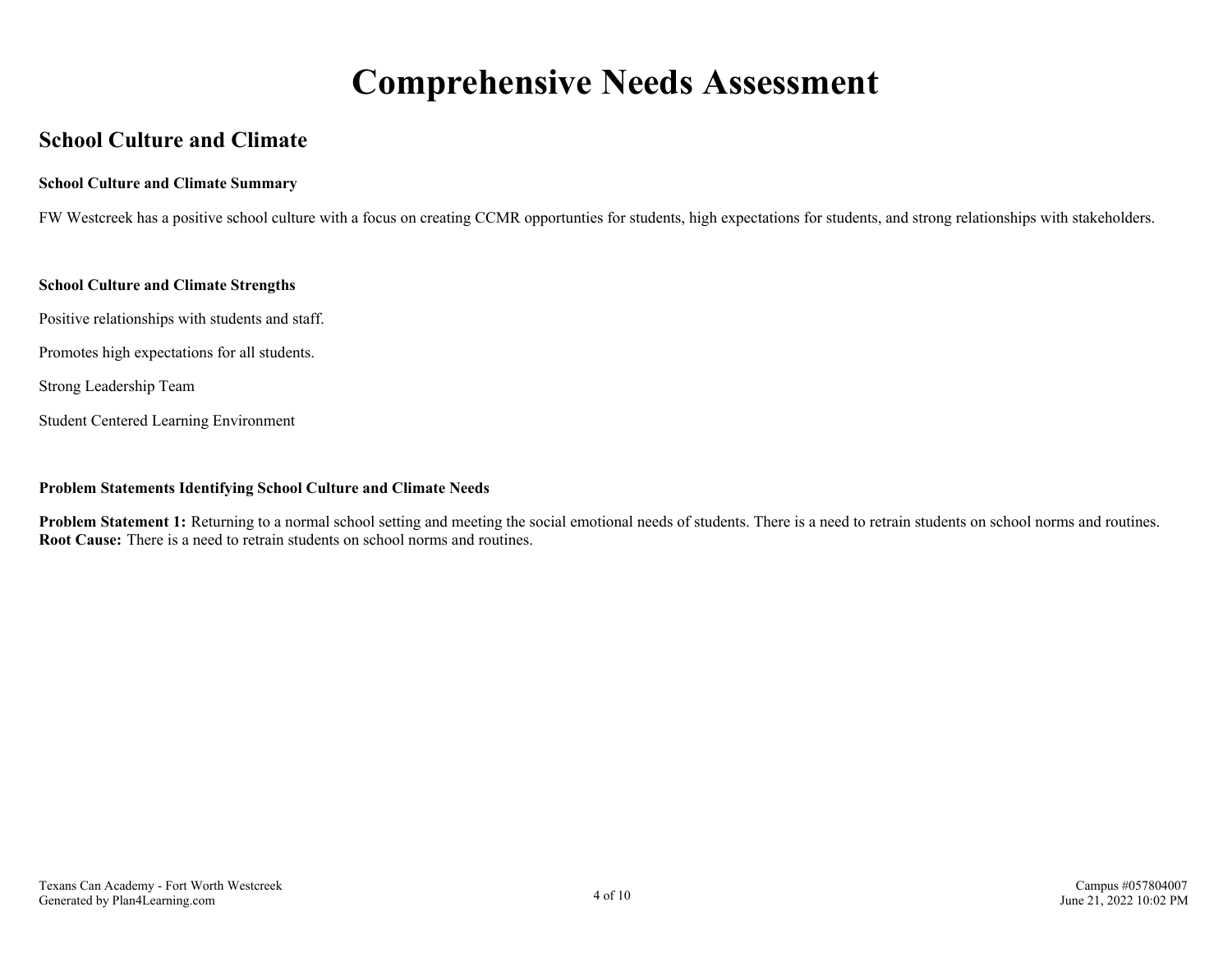<span id="page-4-0"></span>**Priority Problem Statements**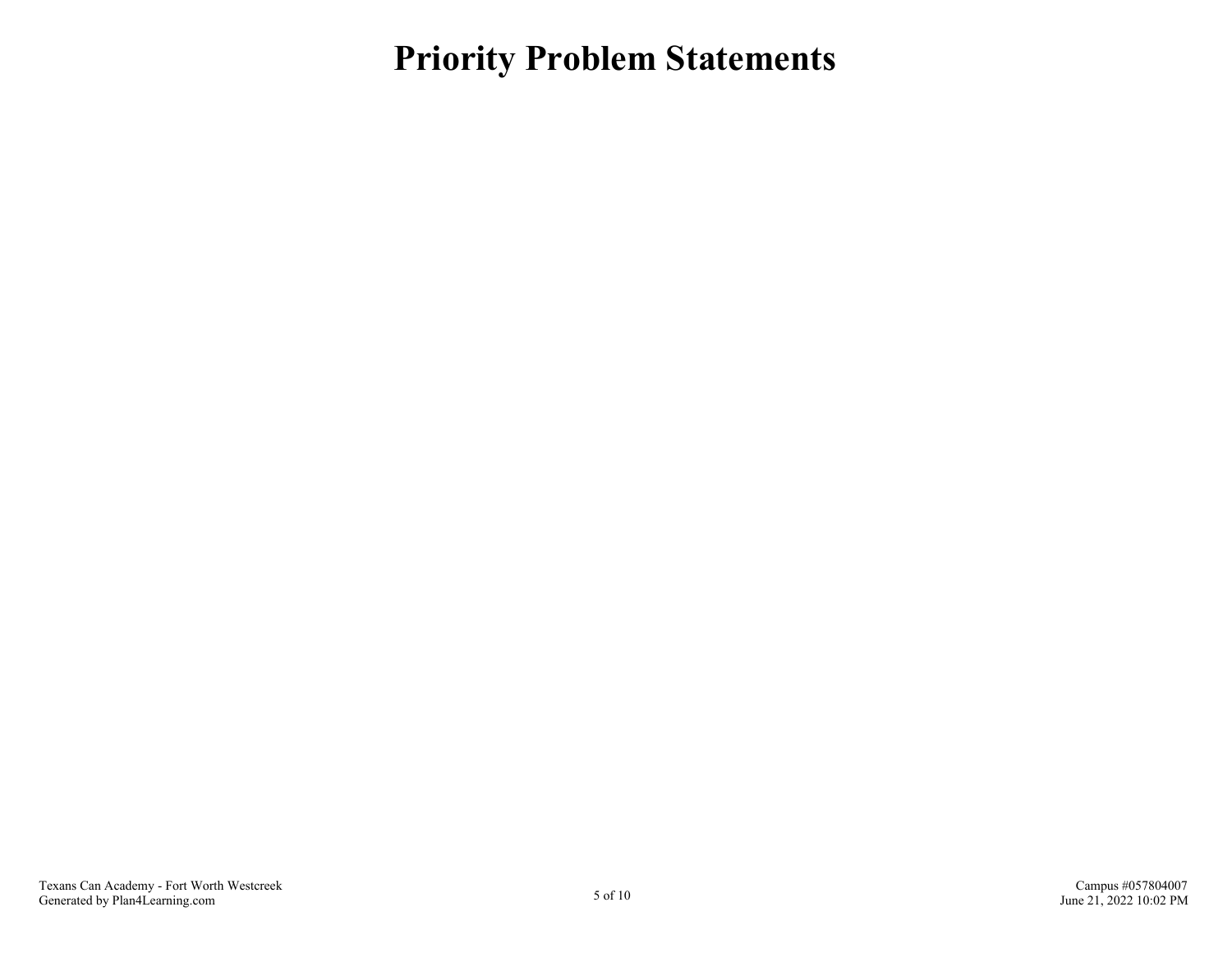# **Goals**

<span id="page-5-0"></span>Goal 1: The role of an instructional leader is to ensure effective teaching practices to promote student achievement. Developing clear roles and responsibilities will aid in the improvement of planning and instruction through timely observation and feedback, coaching, collaboration, and professional development.

**Performance Objective 1:** By May 2022, 85% of all teachers will use a corrective action planning process, individually and in PLCs to analyze student work, identify trends in student misconceptions, determine the root cause for misconceptions, and create a reteach plan for instructional adjustments. This will be evidenced by the completed Westcreek Data Meeting Prework document collected after each CFA and district skills check, student common formative assessment performance data collected from Eduphoria, and summative assessment data (STAAR/EOC).

#### **Targeted or ESF High Priority**

**Evaluation Data Sources:** Campus Calendar with Data Meeting dates set within one week of test administration

**Summative Evaluation:** Significant progress made toward meeting Objective

Goal 2: TCA is committed to providing TEKS aligned materials. TEKS alignment is necessary for producing rigorous student lessons; student engagement in rigorous lessons is necessary for learning to occur. Formative assessments are necessary for determining how well students are performing.

**Performance Objective 1:** By May 2022 campus leaders will have built teacher capacity to proficiently utilize new district curricula and resources. 90% of the teachers will have regularly used bi-weekly common formative assessments as evidenced in lesson plans.

#### **Targeted or ESF High Priority**

**Evaluation Data Sources:** Classroom observations of PD strategies Lesson plans Teacher Feedback Completion certificates from TRS and district Training Tracker.

**Summative Evaluation:** Significant progress made toward meeting Objective

Goal 3: We will focus on data driven instruction because it is important for teachers to learn how to monitor and adjust their instruction. The impact of a focus on DDI will allow teachers to use data to respond to student learning outcomes more effectively by creating reteach plans that align to their students' academic needs.

**Performance Objective 1:** By May 2022, 85% of all teachers will use a corrective action planning process, individually and in PLCs to analyze student work, identify trends in student misconceptions, determine the root cause for misconceptions, and create a reteach plan for instructional adjustments. This will be evidenced by the completed Westcreek Data Meeting Prework document collected after each CFA and district skills check, student common formative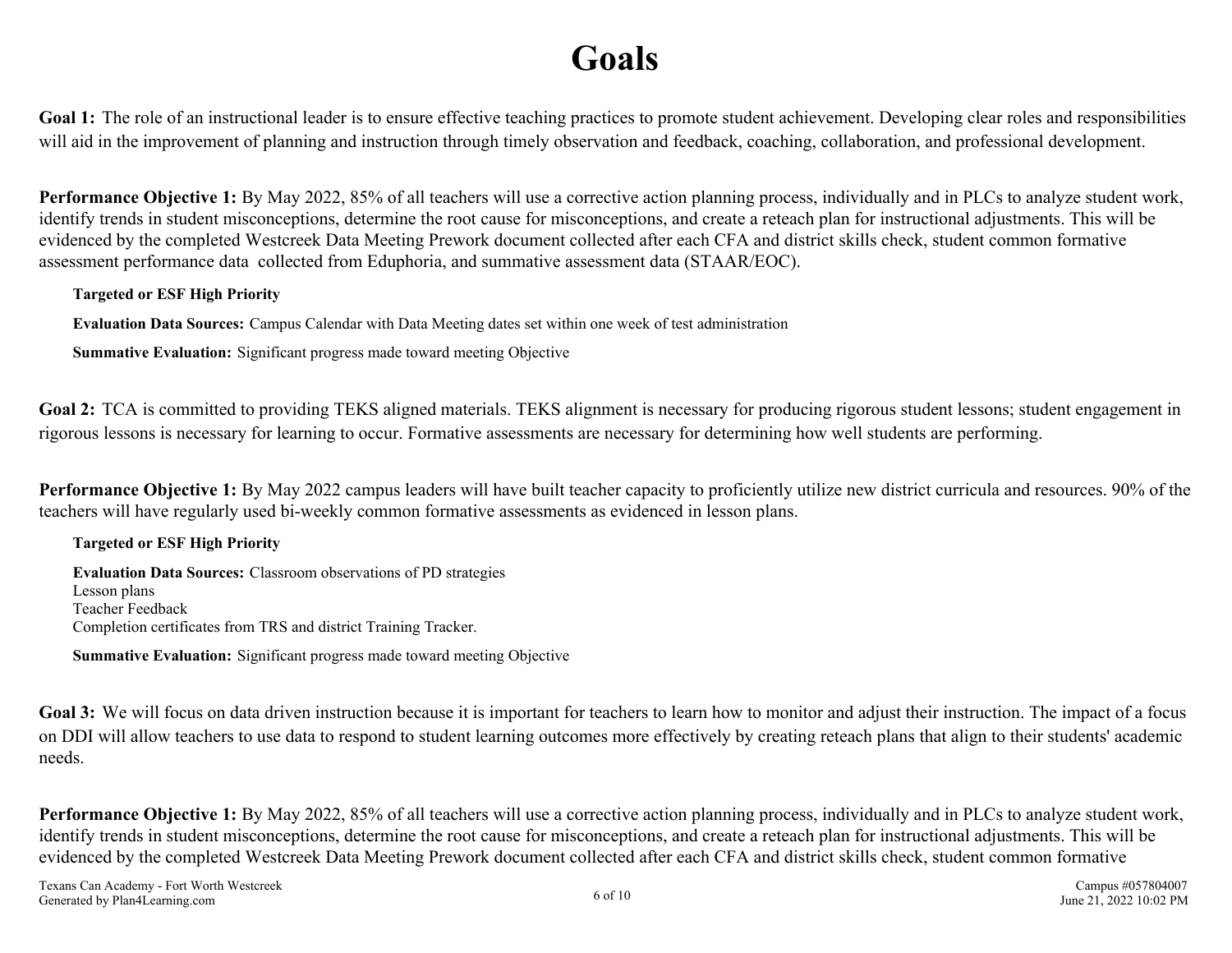assessment performance data collected from Eduphoria, and summative assessment data (STAAR/EOC).

**Targeted or ESF High Priority**

**Evaluation Data Sources:** Campus Calendar with Data Meeting dates set within one week of test administration

**Summative Evaluation:** Met Objective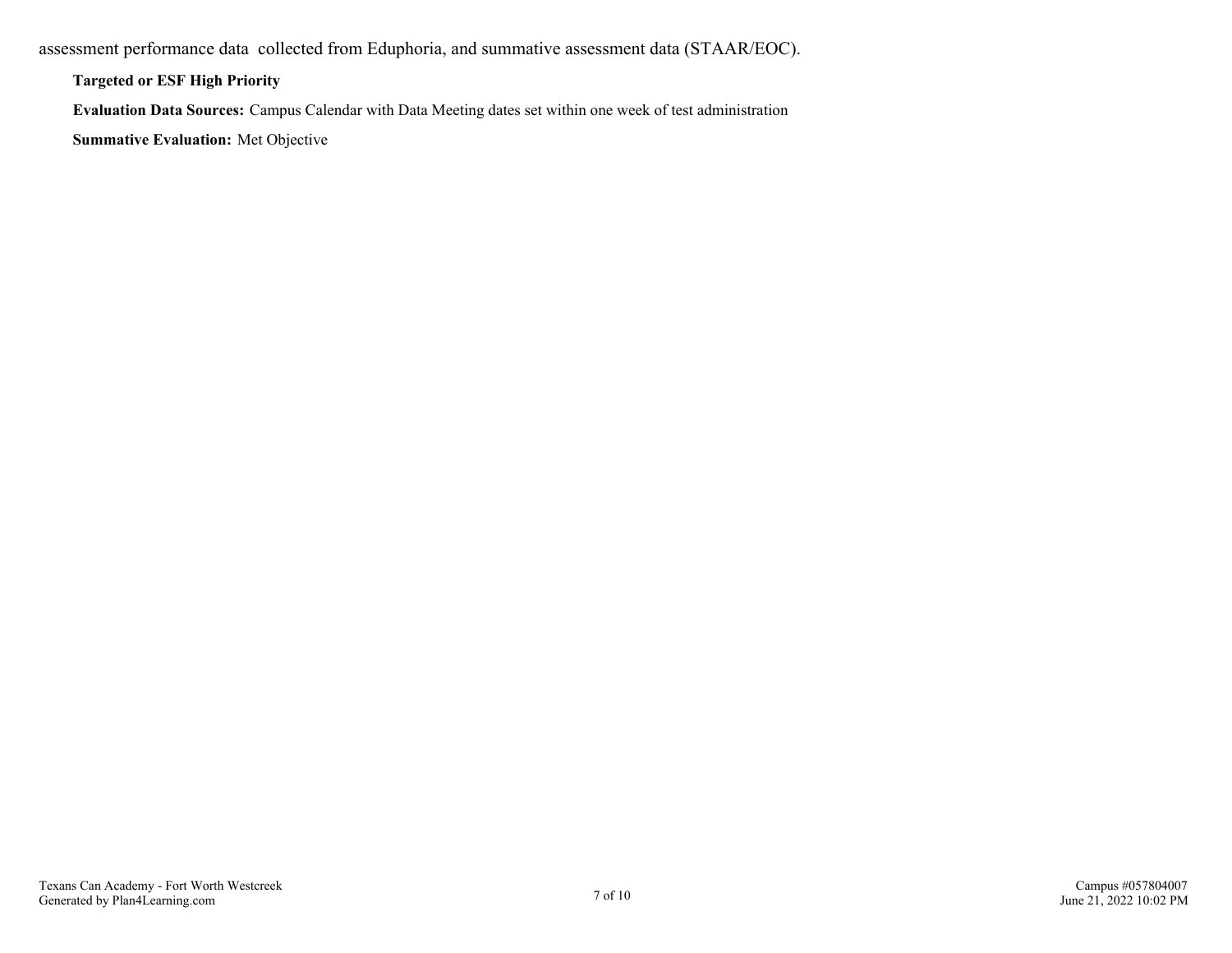## **Schoolwide and Targeted Assistance Title I Elements**

### <span id="page-7-0"></span>**ELEMENT 1. SWP COMPREHENSIVE NEEDS ASSESSMENT (CNA)**

#### **1.1: Comprehensive Needs Assessment**

Domain 1: For 2021-2022, we will increase our Domain 1 from a component score of 71 to 83. Using our 2019 campus results, we have set our STAAR performance goals as an increase of 10 percentage points for the Approaches level (60% to 70%), 5 percentage points for the Meets level (18% to 23%) and 5 percentage points for Mastery level (3% to 8%) across all grade levels. For 2021-2022, we will increase our CCR goal by 10 percentage points from 5% to 15%. Our campus graduation rate for all students was 73% in 2019; our goal for 2021-2022 is to maintain this percentage.

Rationale: Based on our 2019 data, improving these areas in Domain 1 will improve our Domain 1 letter grade from a D to a B.

With the administration of 2020/2021 STAAR testing, Domain II School Progress will be utilized for the 2021/2022 accountability school year. As a campus, we earned a 77 in 2018/2019. Our 2021/2022 goal is to have 70% of our progress measures meet their individual growth goal in English II and Algebra I in order to achieve an 84 scale score and thereby earn a "B" for this Domain.

Domain 3: We previously met Academic Achievement target for AA students in Math for Domain 3 in 2019. For the 2021-22 school year, we will increase our Academic Achievement Math target for AA students from 31% to 35% and meet the 36% Eco. Dis. target (an increase from 21%). Student Success: Our STAAR Component Score will meet the ED target of 38 (increase from 27). Student Success: School Quality- we will meet the Hispanic CCR target at 41% mastery (increase from 17%). ELP Component: Our campus will increase our ELs TELPAS progress rate to 72%

Rationale: This is our lowest performing domain. If we are able to meet our targets in academic achievement and EL Proficiency it will improve our Domain 3 score from a D to a B.

The goal for CCMR goals for Domain I annual graduates will be 25% by June 2022 through various offerings of state approved programs to earn certifications through OSHA, Baylor Scott and White, Microsoft, and others.

### **ELEMENT 2. SWP CAMPUS IMPROVEMENT PLAN (CIP)**

### **2.1: Campus Improvement Plan developed with appropriate stakeholders**

<https://drive.google.com/drive/folders/1AIz4wavOvEDMnd-6WNgKxI7VD5tfYPyC?usp=sharing>

### **2.3: Available to parents and community in an understandable format and language**

TCA Student Handbook

TCA Website : <https://www.texanscan.org/schools-and-programs/fort-worth-westcreek/>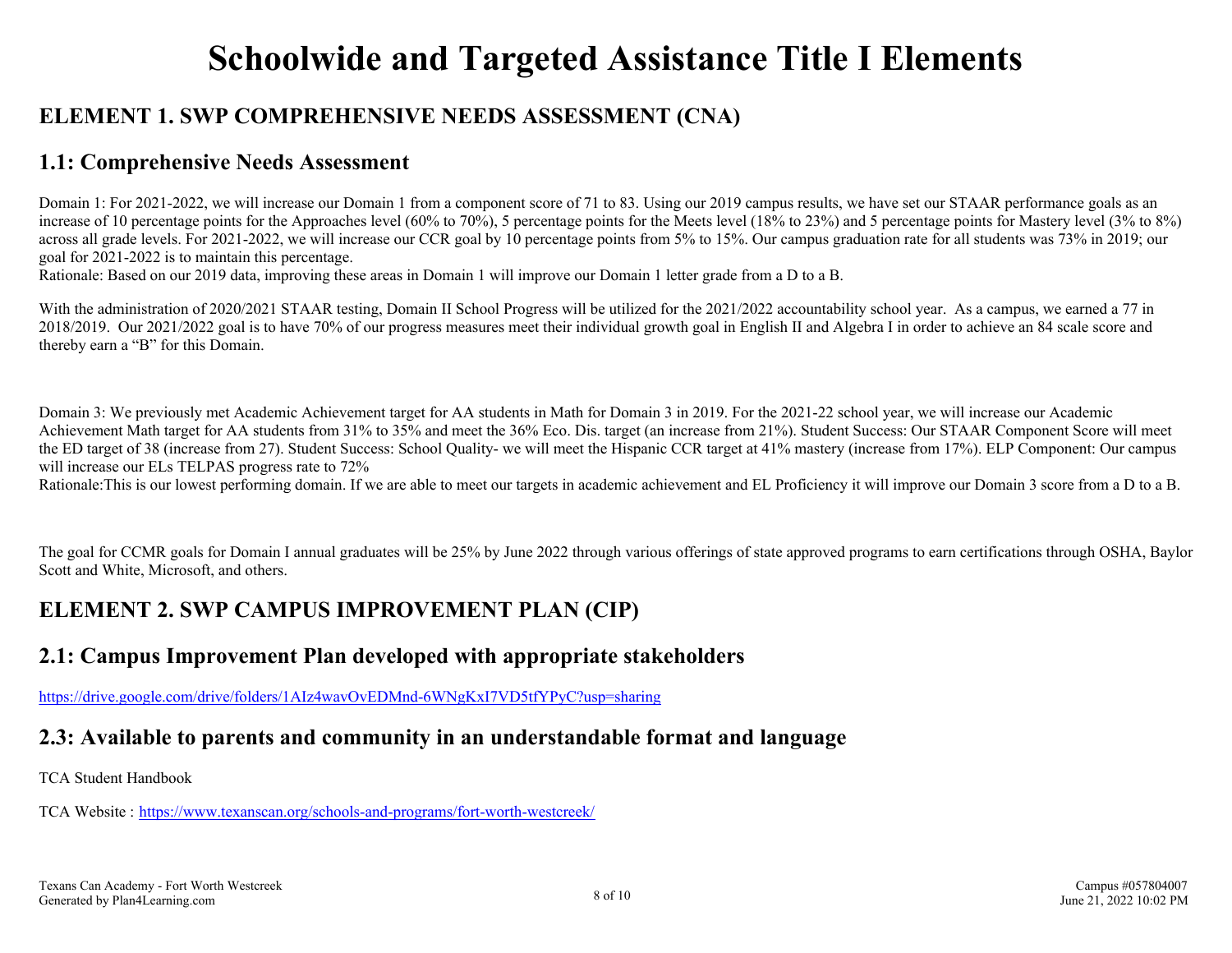#### <span id="page-8-0"></span>**2.4: Opportunities for all children to meet State standards**

Offering support for all learners include using researched based practices for all students. We also offer Edgenuity online services for students. We offer OSHA and CCMR programs for students inlcuding Baylor Scott & White. We offer HB4545 interverventions for students for all students to ensure academic success on EOC STAAR and increase graduation rates.

Edgenuity - Online Service Options for increased learning time

Newsela -ELA platform for increased learning time

Mathia -Math platform for increased learning time

No Red Ink - Writing platform for increased learning time

TEKS Resource System - All TEKS for CORE Subjects to ensure well-rounded education

CCMR - OSHA /Baylor Scott and White Options for students to ensure well-rounded education

TIL Professional Development for Teachers

Saturday School for learning time

Before School for tutorials

After School for tutorials

#### **2.5: Increased learning time and well-rounded education**

Edgenuity - Online Service Options for increased learning time

Newsela -ELA platform for increased learning time

Mathia -Math platform for increased learning time

No Red Ink - Writing platform for increased learning time

TEKS Resource System - All TEKS for CORE Subjects to ensure well-rounded education

CCMR - OSHA /Baylor Scott and White Options for students to ensure well-rounded education

TIL Professional Development for Teachers

Saturday School for learning time

Before School for tutorials

Texans Can Academy - Fort Worth Westcreek Generated by Plan4Learning.com 9 of 10